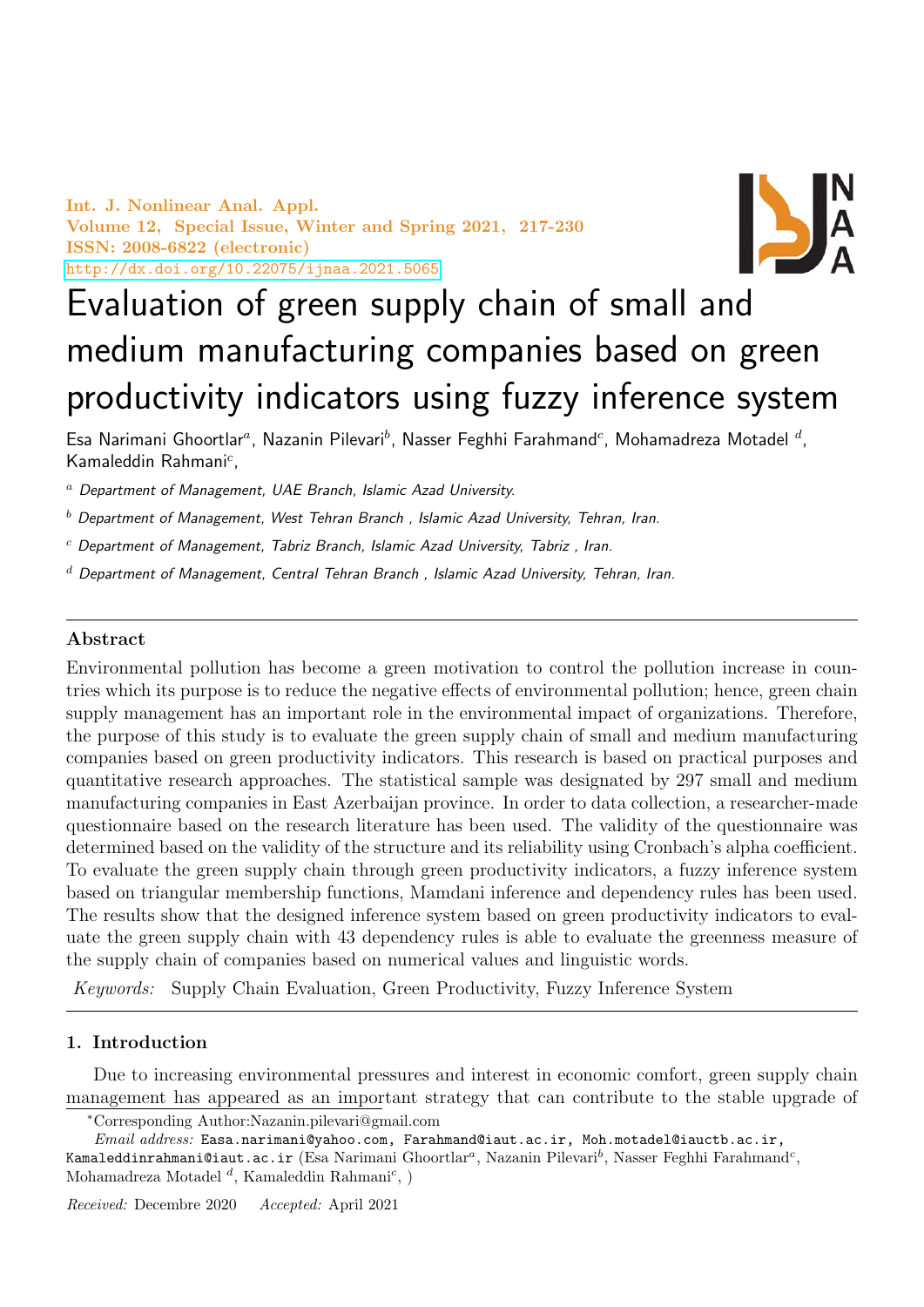performance [\[1,](#page-12-0) [2,](#page-12-1) [3\]](#page-12-2). In fact, the concept of green supply chain management is the integration of environmental thought with supply chain management, [\[3,](#page-12-2) [4,](#page-12-3) [5,](#page-12-4) [6,](#page-12-5) [7\]](#page-12-6). As environmental restrictions increase, companies need to effectively implement green supply chain management activities and improve their environmental image [\[8,](#page-12-7) [9,](#page-12-8) [10,](#page-12-9) [11\]](#page-12-10).

According to [\[12\]](#page-12-11), the implementation of green supply chain activities has many problems. It can effectively check related activities that assess the environmental performance of suppliers according to the needs of each country and region. Supply chain management is considered as an important concept in management strategies [\[13,](#page-12-12) [14,](#page-12-13) [15\]](#page-12-14). They define supply chain management as the integration of internal organizational decisions with external factors. According to Gilbert study [\[16\]](#page-12-15), green supply chain management considers all supply chain activities in terms of their impact on the environment.[\[17\]](#page-12-16) show that acceptance of green supply chain activities helps organizations to reduce environmental risks and improve material and energy consumption [\[18,](#page-12-17) [19\]](#page-13-0).

Lamming and Hampson [\[20\]](#page-13-1) analyzed the use of some beneficial activities such as wastage management and product monitoring. They linked the use of these tools to supply chain activities to make a friendly policy of environment with suppliers and help improve it. Unlike Lamming and Hampson study (1996), Lippmann [\[21\]](#page-13-2) suggests various activities and steps that an organization can accept to improve its environmental performance (such as green supply chain policies, suppliers selection, senior management, reciprocal participation, suppliers evaluation and having supportive relationships with customers and suppliers). [\[22\]](#page-13-3) identifies three groups of good activities: policy, product / process, and performance evaluation. His results show that senior management support is the most important contributing factor in achieving environmental measures. At the same time, Bowe et al. [\[23\]](#page-13-4) have identified three types of supply chains: 1) the process of greening that considers suppliers relationships and recycling; 2) product-based green supply that involves dealing with waste products and 3) advanced green supply which includes activities such as consumer performance evaluation, participation programs of clean technologies with suppliers, and risk sharing in environmental standards.

In 2006, [\[24\]](#page-13-5)t identified four critical aspects of Taiwan's electronics industry using the hierarchical method of fuzzy analysis which include supplier management, product recycling, organizational involvement and lifestyle management. Another interesting study was suggested by [\[25\]](#page-13-6). Their results suggest that organizations should share sustainability-related information such as customer / supplier purchasing policies, goals and prospects. In addition, environmental standards such as ISO 14001 or EMAS must be identified. They also suggested that suppliers' performance could be improved by periodic inspections and through participation with suppliers. In [\[26\]](#page-13-7) evaluated and defined the triggers and activities of green supply chain among several manufacturing organizations in China. The obtained result highlights the importance of international standards such as ISO 14001. In addition, they concluded that environmental awareness has improved as a competitive marketing environment due to external pressures. They also believe that top and middle class managers' support is considered as an important factor in the effective implementation of green supply chain activities. In [\[27\]](#page-13-8) conducted a study considering small and medium organizations and comparing the effect of buyer behavior on suppliers' environmental competencies. They concluded that factors such as "environmental protection", "external tools", "green supply chain" and "development of internal capabilities of environmental management" contribute to the development of the environment. Recently, [\[28\]](#page-13-9) conducted a study on identifying critical factors of green supply chain activities in the Indian automotive industry. They divided green supply chain activities into 15 main factors and then 113 sub-factors. The aim of their study was to rank the critical factors of green supply chain .Their results suggest that top management support is the most important factor in the success of the green supply chain. In [\[29\]](#page-13-10) suggested using structural-interpretive modeling in the study of various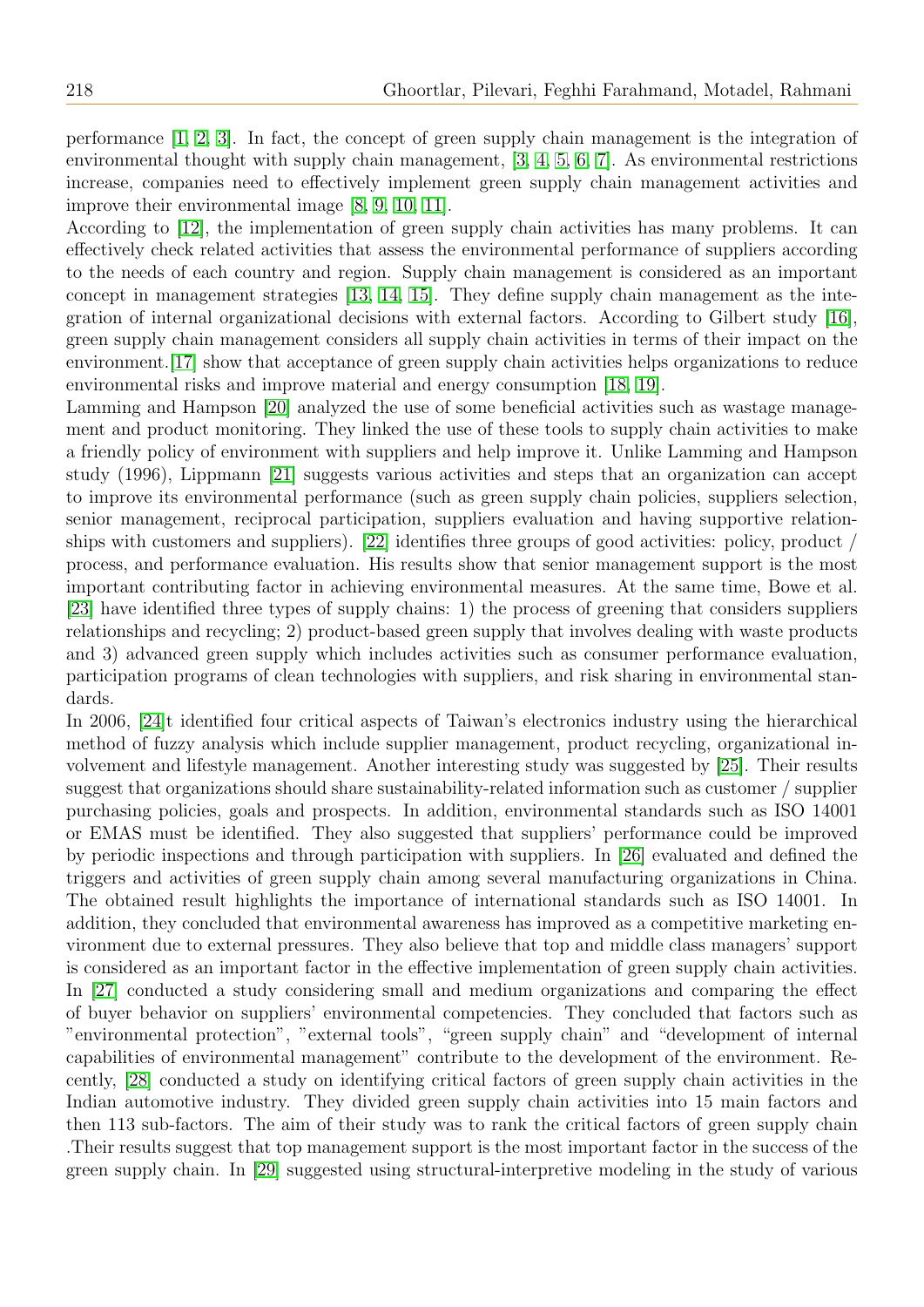factors affecting the green supply chain in the Indian mining industry. The results of their research support the result proposed by Toke et al. Their results also prove that top management support is the most important trigger in green supply chain success. The results of [\[30\]](#page-13-11) study are different from the studies of [\[31,](#page-13-12) [32](#page-13-13)? ] and Luthra et al. because they developed a set of factors called "critical success factors (CSF)" in the successful implementation of the green supply chain.

In research, various tools have been mentioned to evaluate the green supply chain [\[33,](#page-13-14) [35\]](#page-13-15)). According to the studies and the definition of supply chain, which includes all activities that are performed in the field of purchasing, preparation, change and conversion, and logistics in general [\[36,](#page-13-16) [37,](#page-13-17) [38\]](#page-13-18), green supply chain evaluation indicators can be classified into four main groups. These activities relate to (1) inbound operations, (2) production operations, (3) outbound operations, and (4) reverse logistics. Table (2) shows the supply chain evaluation indicators in these four areas.

| Table 1: Green supply chain evaluation indicators based on green productivity |  |
|-------------------------------------------------------------------------------|--|
|-------------------------------------------------------------------------------|--|

| Indication                                                                              | Structure             |
|-----------------------------------------------------------------------------------------|-----------------------|
| $\overline{\text{Selection of}}$ of suppliers based on environmental indicators $(A11)$ |                       |
| Supporting suppliers to develop environmental programs (A12)                            |                       |
| Encourage suppliers to take environmental actions (A13)                                 |                       |
| Purchasing Environment friendly materials and products (A14)                            | Inbound operations    |
| Monitoring and auditing environmental conformity (A15)                                  |                       |
| Pollution prevention programs (A16)                                                     |                       |
| Environmental Managers and Employee Training (A17)                                      |                       |
| Design of products for recycling $(A21)$                                                |                       |
| Use of Clean Technology $(A22)$                                                         |                       |
| Improving the use of capacity $(A23)$                                                   | Production operations |
| Promotion of reproduction (A24)                                                         |                       |
| Integration of internal process and production automation (A25)                         |                       |
| Using hardware and energy efficient centers (A26)                                       |                       |
| Increasing the operational efficiency of vehicles (A31)                                 |                       |
| Reduction of wastage related to obsolete equipment (A32)                                |                       |
| Use of environmental friendly packaging (A33)                                           |                       |
| Reduction of unused capacity in various elements of production and                      | Outbound operations   |
| transmission $(A34)$                                                                    |                       |
| Improvement of vehicle routing using GPS (Global Positioning System)                    |                       |
| and other systems (A35)                                                                 |                       |
| Reduction of accidents or environmental fines (A36)                                     |                       |
| Reduction of energy consumption (water, electricity, fuel, etc.)<br>(A37)               |                       |
| Reuse of products and components (A41)                                                  |                       |
| Reverse logistics                                                                       |                       |
| Resale of used components (A42)                                                         |                       |
| Material recycling (A43)                                                                | Reverse logistics     |
| Waste management (A44)                                                                  |                       |
| Taking back product packaging such as pallets, boxes, etc. (reuse product               |                       |
| packaging) $(A45)$                                                                      |                       |
| Collection of final products (out of specification, malfunctions, damaged               |                       |
| in shipping, etc. products) $(A46)$                                                     |                       |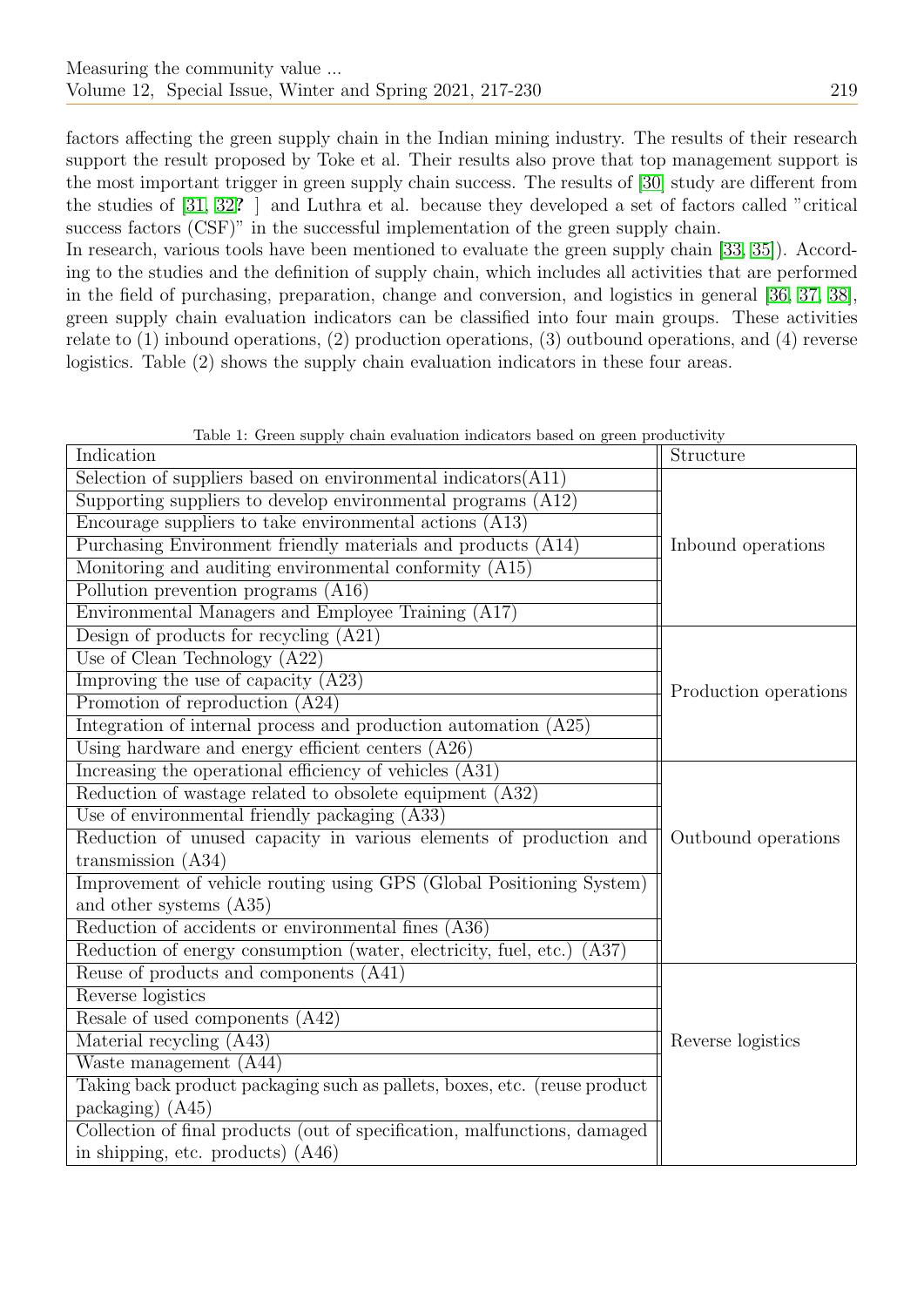[\[39,](#page-13-19) [40\]](#page-13-20) Inbound operations include purchasing and regulating the inbound movement of raw materials, components and elements to a manufacturing company. Production operations include a set of methods for environmental friendly production and design throughout the supply chain. The outbound operation consists of a set of methods that determine the result of the previous step. Finally, there is reverse logistics, which is related to the circulation of products and materials in the opposite direction of the flow in forward logistics [\[41\]](#page-13-21). One of the appropriate frameworks for evaluating the green supply chain of companies is the fuzzy inference system on the basis of green productivity indicators. Fuzzy inference system can work as a decision support system and managers of organizations can check the compatibility and adaptation of their supply chain with environmental issues at any time and place, and make appropriate decisions to improve the green supply chain. However, rules creation in the fuzzy inference system relies on personal judgments of individuals, which can make the inference rules and thus the outbound of the system to rely on the individuals opinions. While the extraction of dependency rules includes a category of data mining problems in which we seek to extract and define the rules and patterns that provide more accurate description of the data governing space and are avoided relying only on judgment. Therefore, the purpose of this paper is to evaluate the green supply chain of small and medium manufacturing companies based on green productivity indicators using a combination of dependency rules and fuzzy inference system.

#### 2. Tools and methods

This research is based on practical purpose and is based on quantitative research approach. In this research, a fuzzy inference system has been designed to evaluate the green supply chain of small and medium manufacturing companies. To this end, confirmatory factor analysis has been used to identify inbound variables and validate the research literature extracted structures (Table (1)) and ensure that these structures in the statistical population of small and medium manufacturing companies are also approved as green supply chain tools. For this purpose, a questionnaire based on the references in Table (1) was designed. The statistical population in this section was all active small and medium companies in East Azerbaijan province. The statistical sample was randomly selected. Due to the existence of 1300 active small and medium companies operating in East Azerbaijan province, the statistical sample based on Krejcie and Morgan table, 297 companies have been determined which research questionnaires have been provided to the managers of these companies. The validity of the questionnaire was evaluated based on the validity of the structure using confirmatory factor analysis, the results of which are presented in Table (3). The reliability of the questionnaire was calculated based on Cronbach's alpha coefficient and also separately for each structure. Cronbach's alpha formula is located at the bottom of Formula (2.1). The results are shown in Table (2), where k is the number of items,  $S^2$  is the variance of the total scores of each respondent, and Si2 is the variance of the scores for item i. (Formula (2.1) Cronbach's alpha )

$$
\alpha = \left(\frac{k}{k-1}\right)(1 - \frac{\sum_{i=1}^{k} S_i^2}{S^2})\tag{2.1}
$$

Table 2: Cronbach's alpha coefficient value according to the structures

| Cronbach's alpha coefficient value | Structure            |
|------------------------------------|----------------------|
| %902                               | Inbound Operation    |
| %870                               | Production Operation |
| %895                               | Outbound Operation   |
| %879                               | Reverse logistics    |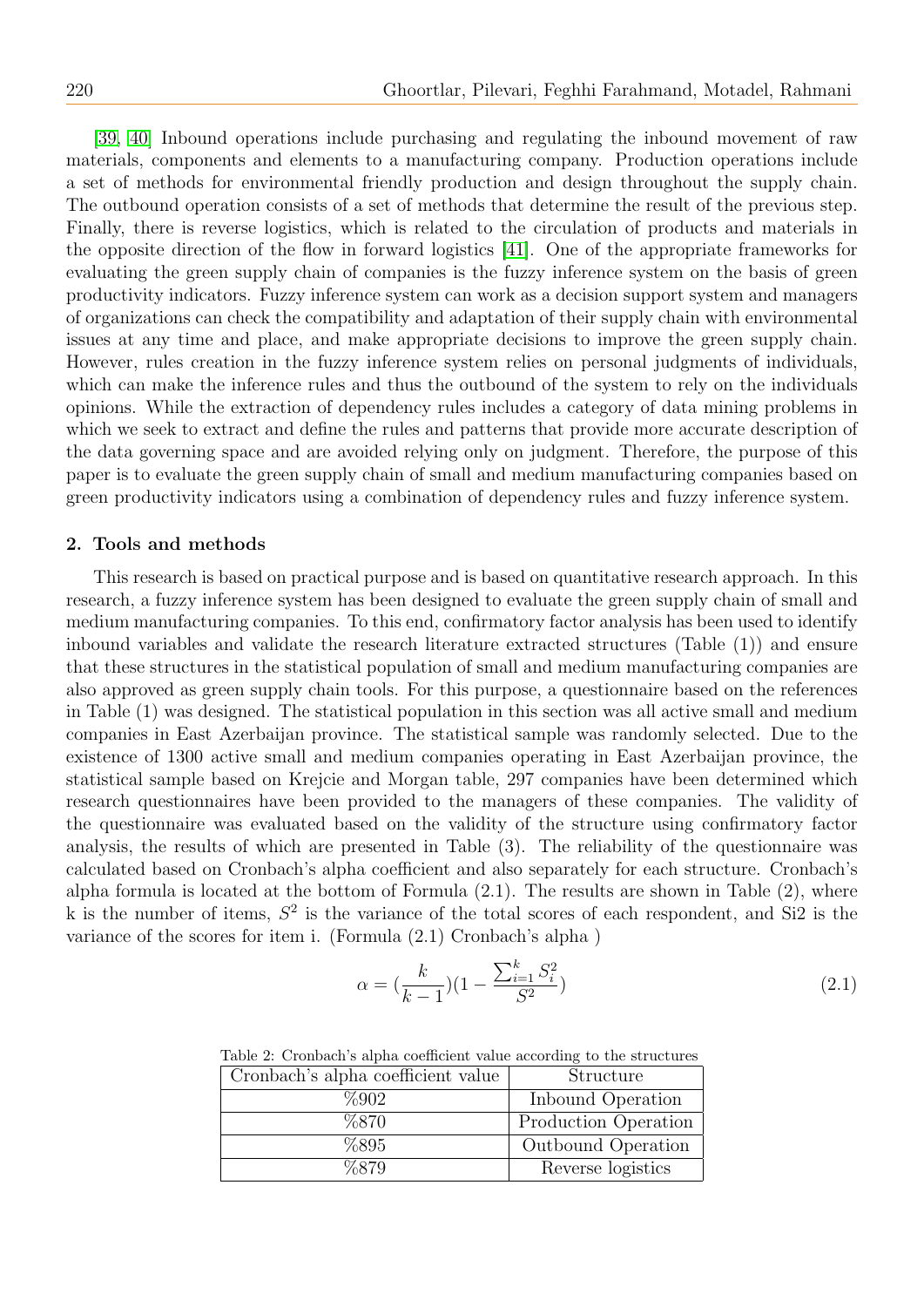Given that the results of Table (2) show that the Cronbach's alpha value for all research structures is calculated to be greater than 0.7, accordingly the reliability of the questionnaire can be confirmed. In the next step, after identifying and confirming the research structures (inbound variables), a fuzzy inference system is developed. Triangular numbers (Formula 2.2), Mamdani inference (Formula 2.3) were used to formulate the fuzzy inference system, and the GRI method, which is one of the methods for formulating dependency rules, was used to formulate the rules. The GRI algorithm discovers the communication rules in data. Rules inference is a method of generating a set of rules that categorize cases. Although decision trees can create a set of rules, rules inference methods create a set of independent rules that do not necessarily create a tree.

Because rules inferentialist does not have to divide at any level, and can look to the future, it is able to find different and sometimes better patterns for classification. Unlike trees, the created rules may not cover all possible cases. Also, unlike trees, the rules may be in conflicting predictions that in each case a rule must be chosen to follow. One way to resolve these conflicts is to assign a degree of confidence to each rule, and use a rule that has a higher degree of confidence. The algorithm is constantly growing in a loop, making rules and pruning until all data is finished or the error is more than 50%. In the iteration phase of this algorithm, the accuracy of the results can be adjusted from zero to 100%. Finally, the evaluation of the green supply chain, using the designed system was firstly performed for all small and medium manufacturing companies, and then, for example, for three companies.

Formula (2.2): The membership function of triangular numbers fuzzy systems (mathematical form of the membership function of a triangular fuzzy number)

$$
\mu_M(X) = \begin{cases} 1 - \frac{m-x}{\alpha} & m - \alpha \le x \le m, \\ 1 - \frac{x-m}{\beta} & m \le x \le m + \beta, \\ 0 & otherwise \end{cases}
$$
 (2.2)

(Formula (2.3): Mamdani inference )

$$
output = \frac{\int x, \mu(x)dx}{\mu(x)dx}
$$
\n(2.3)

## 3. Finding

#### 3.1. Confirmatory factor analysis

In order to confirm the inbound variables in the statistical population, confirmatory factor analysis has been used. In performing confirmatory factor analysis, various indicators are used to evaluate the appropriacy of the confirmatory model. The main indicators used in various researches are Goodness of Fit Index (GFI) Formula (3.1), Adjusted Goodness of Fit Index (AGFI) Formula (3.2), Comparative Fit Index (CFI) Formula (3.3), Normalized Chi-square Index (CMIN) Formula (3.4), the Root Mean Squared Error Approximation (RMSEA) Formula (3.5) and the Root Mean Residual (RMR), which were also used in this study to evaluate the quality of confirmatory models. The results of confirmatory factor analysis are shown in Table (3). Formula (3.1); Goodness of Fit Index (GFI)

$$
GFI = \frac{F_M}{F_{IND}}\tag{3.1}
$$

Formula (3.2); Adjusted Goodness of Fit Index (AGFI)

$$
AGFI = 1 - (1 - GFI) \frac{dl_{IND}}{dl_M}
$$
\n(3.2)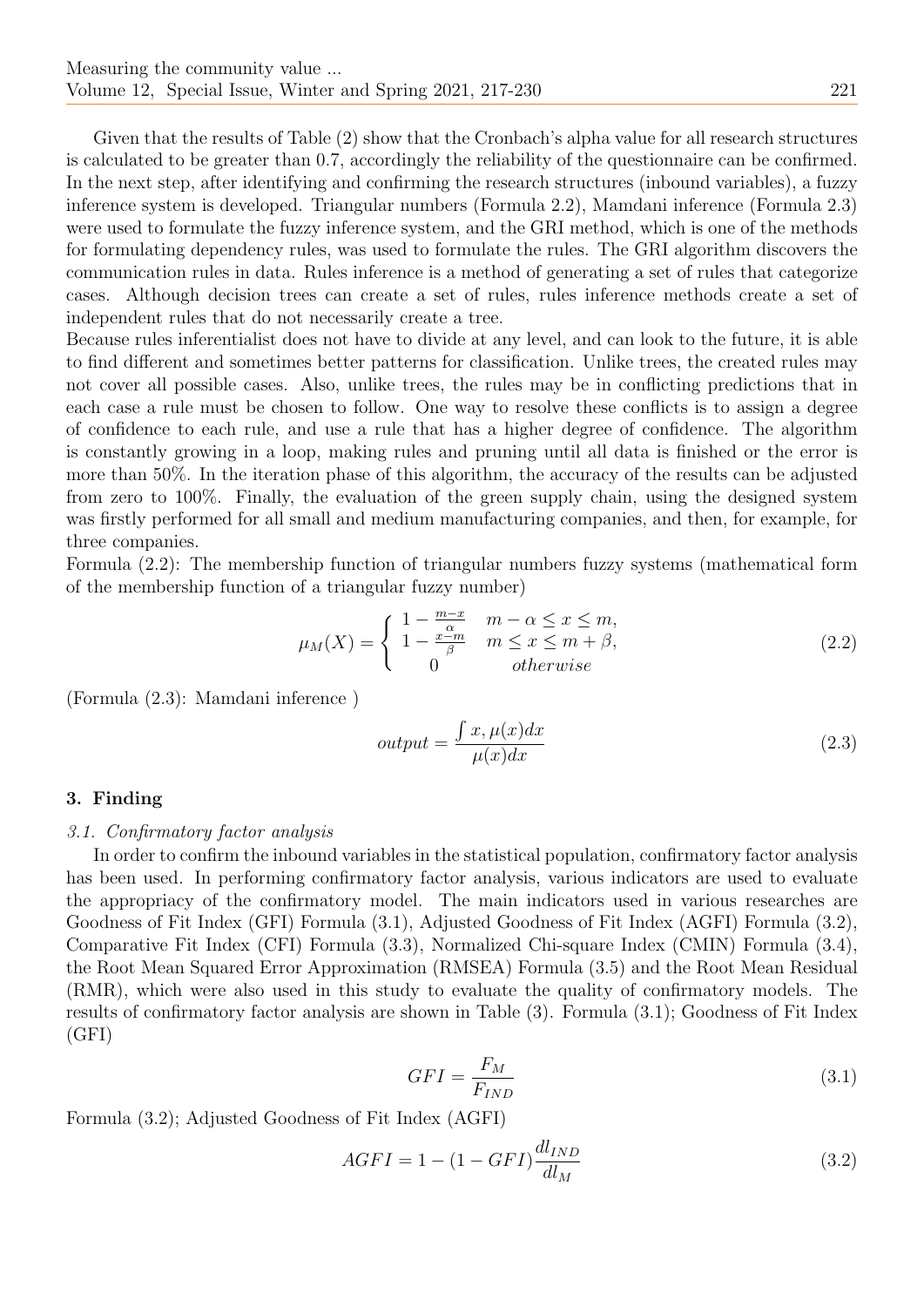Formula (3.3); Comparative Fit Index (CFI)

$$
GFI = 1 - \frac{F(S, \sum \theta)}{F(S, \sum())}
$$
\n(3.3)

Formula (3.4); Normalized Chi-square Index (CMIN)

$$
X^{2} = \sum \frac{(F_{0} - F_{e})2}{F_{e}} \tag{3.4}
$$

Formula (3.5); the Root Mean Squared Error Approximation (RMSEA)

$$
RMSEA = \sqrt{\frac{X^2 - df_{model}}{(N-1) * df_{model}}}
$$
\n(3.5)

|       | Table 3: Green supply chain evaluation indicators |            |            |             |               |                   |                  |                      |
|-------|---------------------------------------------------|------------|------------|-------------|---------------|-------------------|------------------|----------------------|
| RMR   | <b>RMSEA</b>                                      | <b>CFI</b> | <b>GFI</b> | <b>CMIN</b> | Factor weight | Refrence          | Structure        |                      |
|       |                                                   |            |            |             |               | 0/89              | A11              |                      |
|       |                                                   |            |            |             |               | 0/72              | A12              |                      |
|       |                                                   |            |            |             |               | 0/69              | A13              |                      |
| 0/041 | 0/046                                             | 0/94       | 0/91       | 0/96        | 1/641         | 0/70              | A14              | Inbound Operation    |
|       |                                                   |            |            |             |               | 0/76              | A15              |                      |
|       |                                                   |            |            |             |               | 0/77              | A16              |                      |
|       |                                                   |            |            |             |               | 0/72              | A17              |                      |
|       |                                                   |            |            |             |               | 0/89              | A21              |                      |
|       |                                                   |            |            |             |               | $\sqrt{0/88}$     | A22              |                      |
|       |                                                   |            |            |             |               | 0/81              | A23              |                      |
| 0/050 | 0/065                                             | 0/90       | 0/90       | 0/93        | 2/242         | 0/72              | A24              | Production Operation |
|       |                                                   |            |            |             |               | 0/78              | $\overline{A25}$ |                      |
|       |                                                   |            |            |             |               | 0/92              | A26              |                      |
|       |                                                   |            |            |             |               | 0/71              | A31              |                      |
|       |                                                   |            |            |             |               | 0/74              | A32              |                      |
|       |                                                   |            |            |             |               | $\sqrt{0/69}$     | A33              |                      |
| 0/046 | 0/050                                             | 0/94       | 0/92       | 0/95        | 1/753         | 0/72              | A34              | Production Operation |
|       |                                                   |            |            |             |               | 0/84              | A35              |                      |
|       |                                                   |            |            |             |               | $\overline{0/60}$ | A36              |                      |
|       |                                                   |            |            |             |               | 0/74              | A37              |                      |
|       |                                                   |            |            |             |               | 0/93              | A41              |                      |
|       |                                                   |            |            |             |               | $\sqrt{0/89}$     | A42              |                      |
|       |                                                   |            |            |             |               | 0/91              | A43              |                      |
| 0/049 | 0/062                                             | 0/91       | 0/91       | 0/93        | 2/138         | 0/86              | A44              | Reverse logistics    |
|       |                                                   |            |            |             |               | $\sqrt{0/89}$     | A45              |                      |
|       |                                                   |            |            |             |               | 0/81              | A46              |                      |
|       |                                                   |            |            |             |               |                   |                  |                      |

Table 3: Green supply chain evaluation indicators

The results of confirmatory factor analysis for each of the research structures in Table (3) show that the value of the normalized chi-square index (CMIN) for all structures is less than 2, which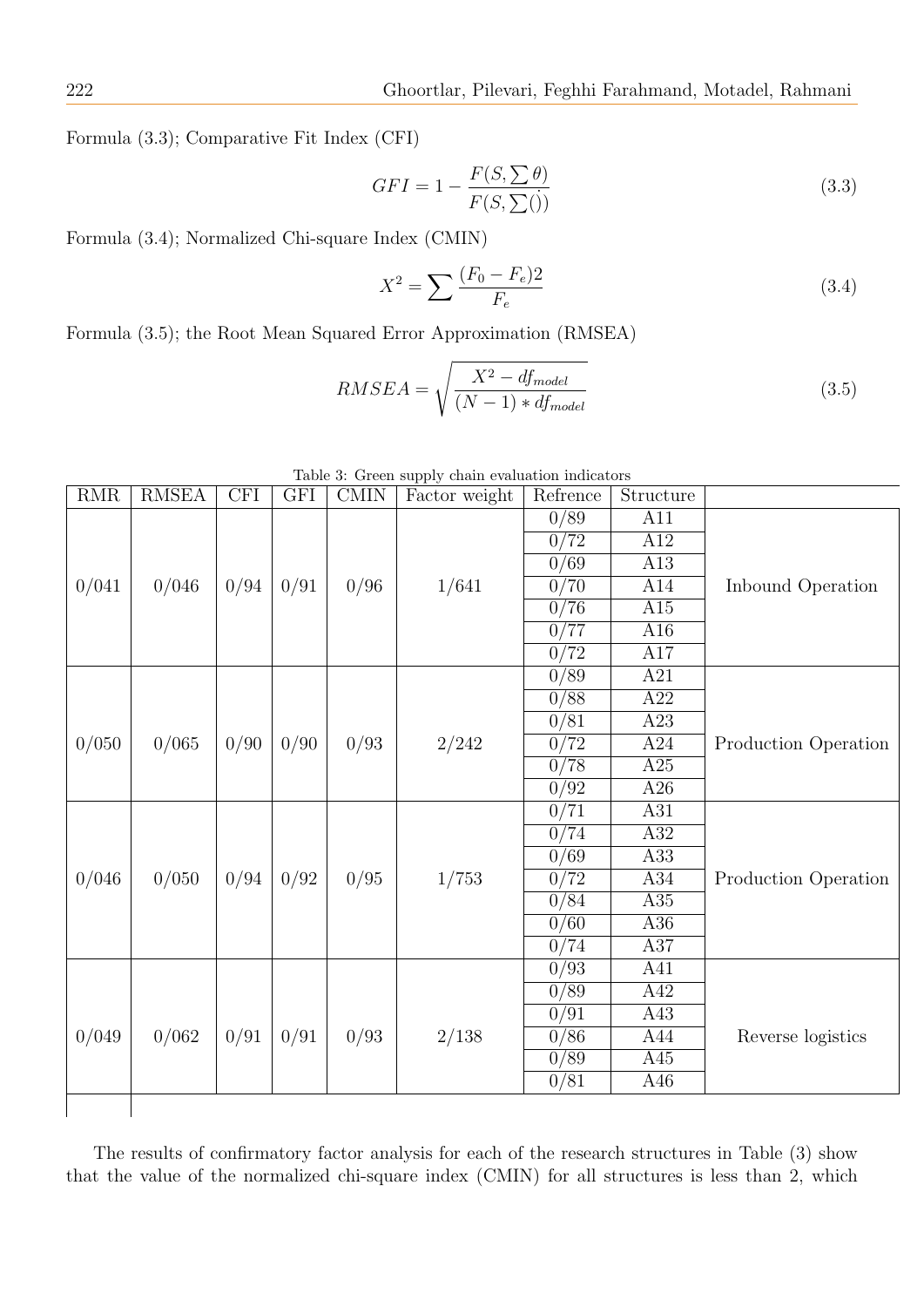indicates the appropriacy of confirmatory models based on this index. The value of Goodness of Fit Index (GFI), Adjusted Goodness of Fit Index (AGFI) and Comparative Fit Index (CFI) is greater than 0.9 for all structures, which indicates the appropriateness of confirmation models based on these indicators. The value of the Root Mean Squared Error Approximation (RMSEA) is less than 0.09 for all structures, which indicates the appropriateness of confirmation models based on this index. Finally, the Root Mean Residual (RMR) is less than 0.05 for all structures, which indicates that based on this index, all confirmation models have been appropriately validated in the statistical population. Also, the amount of factor weight, which indicates the relationship between the structure and each of the references, is calculated to be greater than 0.5. This value indicates the appropriate relationship between the structure and its associated references.

Based on the results obtained for confirmatory factor analysis, it can be stated that all confirmation models in the statistical population, which have been examined, have been approved. Structures derived from the research literature can also be considered as inbound variables in the study population to design a fuzzy inference system.

## 4. Fuzzy inference system design

After confirming the components of green supply chain tools of small and medium manufacturing companies, a fuzzy inference system has been designed to evaluate. In designing a fuzzy inference system, the first step is to determine the inbound and outbound variables related to the problem. In this study, the inbounds of the fuzzy inference system for the green supply chain of small and medium manufacturing companies, verified tools through confirmatory factor analysis, including inbound operations, production operations, outbound operations and reverse logistics. The outbound of the system also indicates the greenness of the supply chain. Accordingly, the fuzzy inference system with four inbound variables and one outbound variable is designed as Figure (1).



Figure 1: Fuzzy inference system designed in this research

In the following of the fuzzy process, the inbound and outbound variables are based on linguistic words and triangular fuzzy numbers. Table (4) shows the linguistic words and equivalent fuzzy numbers for the inbound variables.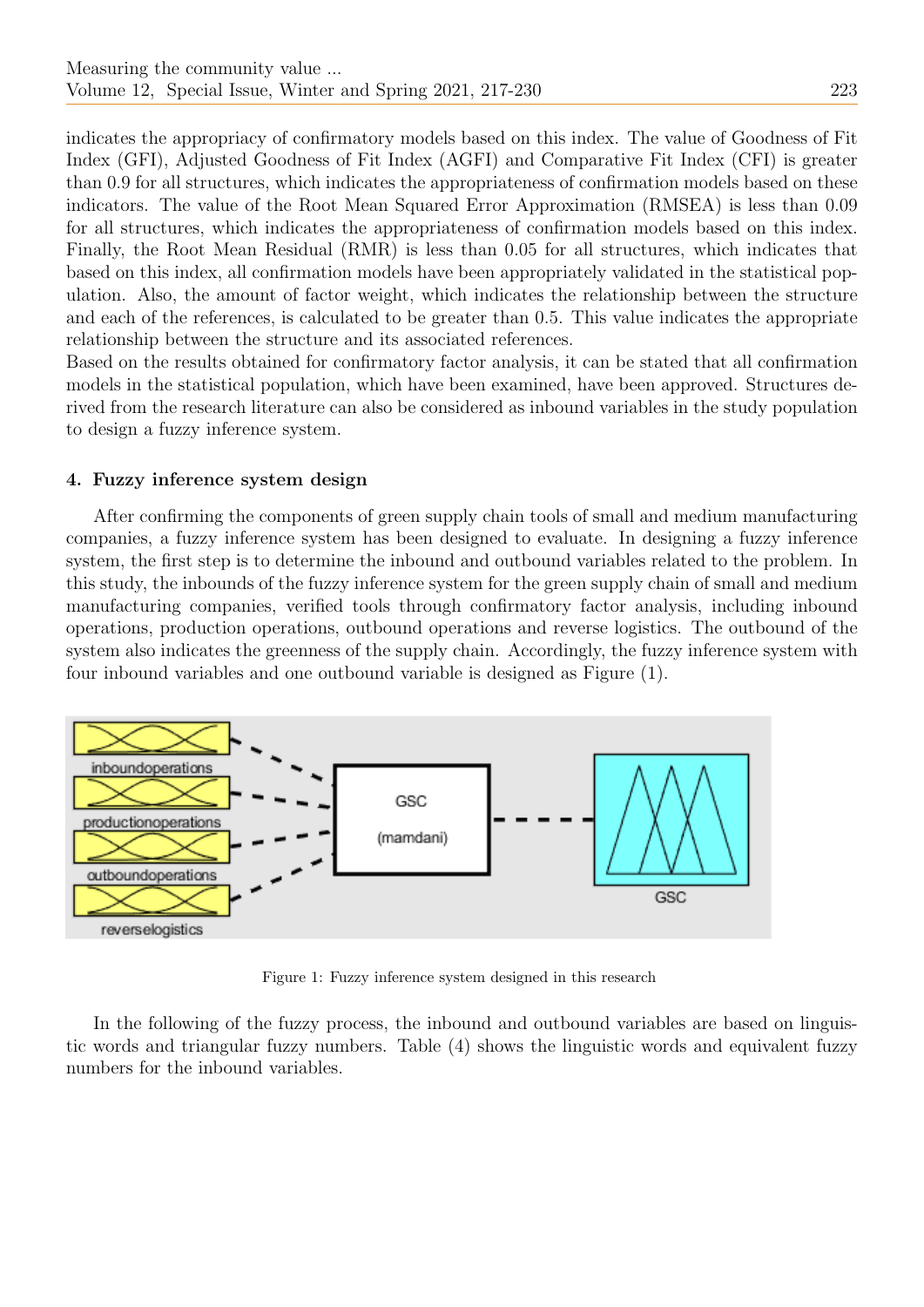| TOWARD THE TRANSMISSION IN OTHER COMPANY OF HOTOTAL TORING I TERRITORY TO THE STATE AND THROUGH THE TRANSMISSIO |                   |                   |                     |                   |         |  |
|-----------------------------------------------------------------------------------------------------------------|-------------------|-------------------|---------------------|-------------------|---------|--|
| Equivalent                                                                                                      | Reverse logistics | Outbound oper-    | Production<br>$OP-$ | Inbound<br>opera- |         |  |
| fuzzy                                                                                                           |                   | ations            | erations            | tions             | Inbound |  |
| number                                                                                                          |                   |                   |                     |                   |         |  |
| (3, 1, 1)                                                                                                       | Inappropriate     | Inappropriate     | Inappropriate       | Inappropriate     |         |  |
| (3, 5, 1)                                                                                                       | Somewhat<br>$ap-$ | Somewhat<br>$ap-$ | Somewhat<br>$a_{D}$ | Somewhat<br>$ap-$ |         |  |
|                                                                                                                 | propriate         | propriate         | propriate           | propriate         |         |  |
| (5, 5, 3)                                                                                                       | Appropriate       | Appropriate       | Appropriate         | Appropriate       |         |  |

Table 4: Linguistic words and equivalent fuzzy numbers for system inbounds

Table (5) shows the linguistic words and equivalent fuzzy numbers for the outbound variable.

|                 |                  | Table 5: Linguistic words and equivalent fuzzy numbers for system inbound |          |
|-----------------|------------------|---------------------------------------------------------------------------|----------|
| Symbol          | Equivalent fuzzy | The greenness of the supply                                               |          |
|                 | number           | chain                                                                     |          |
| mfl             | (2, 1, 1)        | Very Low                                                                  | Outbound |
| mf2             | (3, 2, 1)        | Low                                                                       |          |
| mf3             | (2, 3, 4)        | Moderate                                                                  |          |
| mf4             | (3, 4, 5)        | A Lot                                                                     |          |
| mf <sub>5</sub> | (4, 5, 5)        | Too Much                                                                  |          |

Table 5: Linguistic words and equivalent fuzzy numbers for system inbounds

Given that each of the linguistic words is represented by triangular fuzzy numbers, so the fuzzy numbers related to the outbound variable can be shown for example in Figure (2) in MATLAB software.



Figure 2: Fuzzy numbers of outbound variables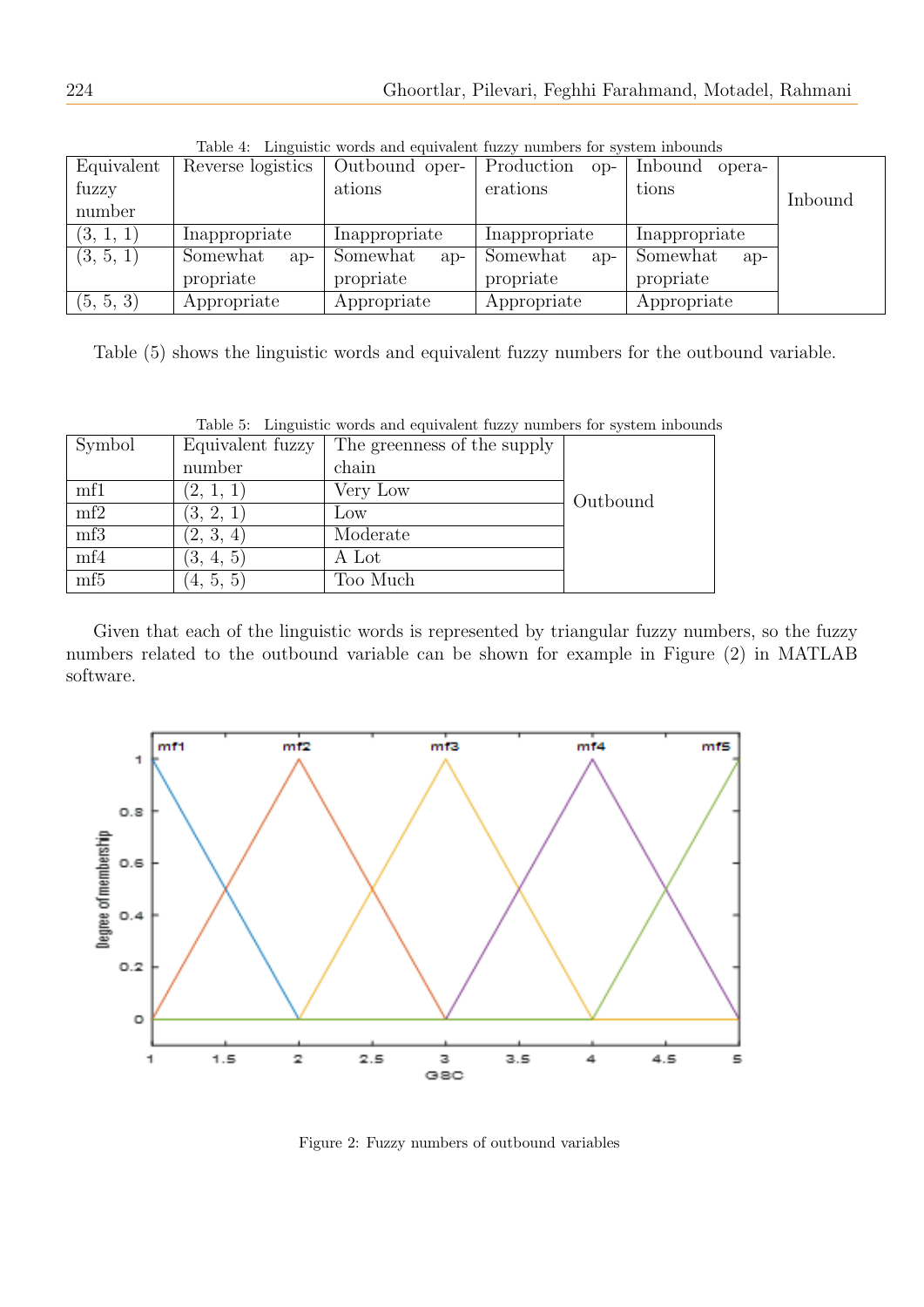Fuzzy rules are performed after the fuzzy process of inbound and outbound variables. For this reason, as mentioned, the GRI method is used. In this method, the confidence level of each rule is at least 50%. In other words, a rule would be acceptable which the minimum confidence level is 50%. The results are summarized in Table (6).

| Result                      | Table 6: Part of the dependence rules absorbed by the GRI method<br>Introduction | Confidence | Rule           |
|-----------------------------|----------------------------------------------------------------------------------|------------|----------------|
|                             |                                                                                  | Percentage | Num-           |
|                             |                                                                                  |            | ber            |
| Then the greenness of the   | If the inbound operations is ap-                                                 | $11/74$ 1  |                |
| supply chain will be a lot  | propriate                                                                        |            |                |
| Then the greenness of the   | If the inbound operations is ap-                                                 | 78/77      | $\overline{2}$ |
| supply chain will be moder- | propriate and the outbound op-                                                   |            |                |
| ate                         | erations is inappropriate                                                        |            |                |
|                             | If the inbound operations is ap-                                                 | 67/91      | 3              |
| Then the greenness of the   |                                                                                  |            |                |
| supply chain will be a lot  | propriate and the outbound op-                                                   |            |                |
|                             | erations is appropriate                                                          |            |                |
| Then the greenness of the   | If inbound operations is appro-                                                  | 00/80      | $\overline{4}$ |
| supply chain will be moder- | priate, production operations is                                                 |            |                |
| ate                         | somewhat appropriate and out-                                                    |            |                |
|                             | bound operations is inappropriate                                                |            |                |
| Then the greenness of the   | If production operations is appro-                                               | 59/70      | $\overline{5}$ |
| supply chain will be a lot  | priate and reverse logistics are ap-                                             |            |                |
|                             | propriate                                                                        |            |                |
| Then the greenness of the   | If inbound operations, production                                                | 100/0      | 6              |
| supply chain will be too    | operations, and reverse logistics                                                |            |                |
| much                        | are appropriate                                                                  |            |                |
| Then the greenness of the   | If production operations and re-                                                 | 100/00     | $\overline{7}$ |
| supply chain will be very   | verse logistics are inappropriate                                                |            |                |
| low                         |                                                                                  |            |                |
| be very low                 |                                                                                  |            |                |
|                             |                                                                                  |            |                |
|                             |                                                                                  |            |                |
| Then the greenness of the   | If inbound operation, production                                                 | 100/00     | 44             |
| supply chain will be too    | operation and outbound opera-                                                    |            |                |
| much                        | tion are appropriate                                                             |            |                |
| Then the greenness of the   | If outbound operations is appro-                                                 | 100/00     | 45             |
| supply chain will be moder- | priate and reverse logistics are                                                 |            |                |
| ate                         | somewhat appropriate                                                             |            |                |
| Then the greenness of the   | production<br>Ιf<br>operations<br>are                                            | 100/00     | 46             |
| supply chain will be low    | somewhat appropriate, outbound                                                   |            |                |
|                             | operations is appropriate<br>and                                                 |            |                |
|                             | reverse logistics are inappropriate                                              |            |                |

Table 6: Part of the dependence rules absorbed by the GRI method

The results of Table (6) show that through the use of GRI dependency rules extraction method,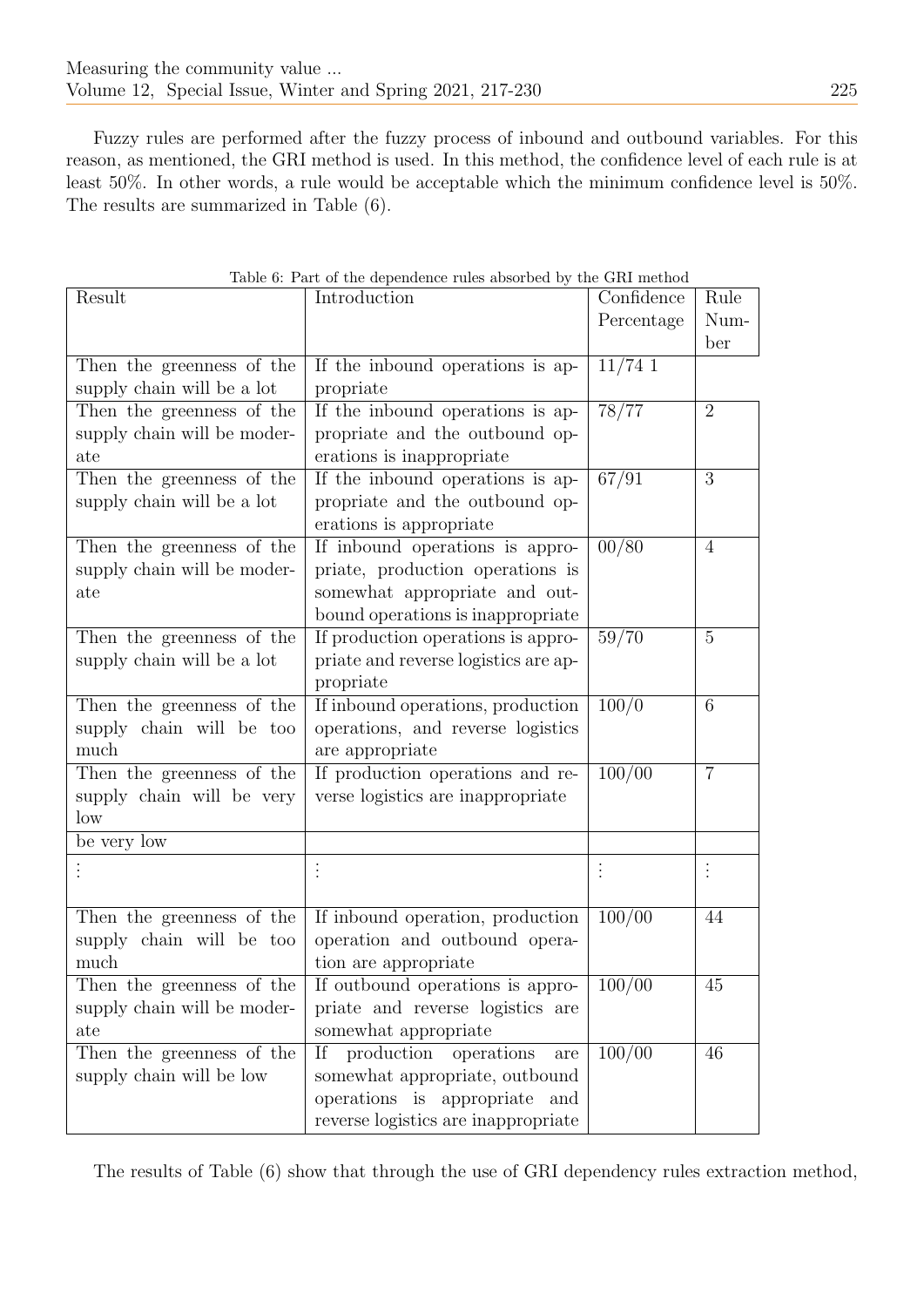46 rules have been extracted which have entered the rules section of fuzzy inference system. It should be noted that if conventional methods, such as the combination of the introduction part, were to be used, 81 rules would have to be written, given the presence of four linguistic words in each inbound. At this stage, the design of the fuzzy inference system and the formulation of rules are completed. After formulating rules to examine the outbound behaviors and its compliance with the research literature and experts' expectations, the outbound behaviors are examined in three dimensions. Figure (3) shows the four outbound behaviors in the designed system.



Figure 3: Outbound behaviors in the designed system

The research literature shows that if any company can use supply chain tools properly, the greenness of the supply chain will increase. For example, if the inbound operation is observed in relation to the greenness of the supply chain, it can increase the overall green supply chain. Figure (3) in three dimensions in two parts, shows the behaviors of different inbound variables by keeping constant the other variables. The vertical part of the graphs in Figure (3) is related to the outbound variable. In Figure (3), Section A shows that as the inbound and outbound operations increase, the supply chain becomes greener. Section B shows that as production operations and reverse logistic increase, the supply chain becomes greener. Also, Section C shows that as production and outbound operations increase, the supply chain greenness increases. Sections D (3) shows that as the outbound operations and reverse logistics increase, the greenness of the supply chain increases. The results obtained in this section are in accordance with the research literature and the designed system can be considered suitable for supply chain evaluation. Then, the designed system is used to evaluate the supply chain of small and medium manufacturing companies.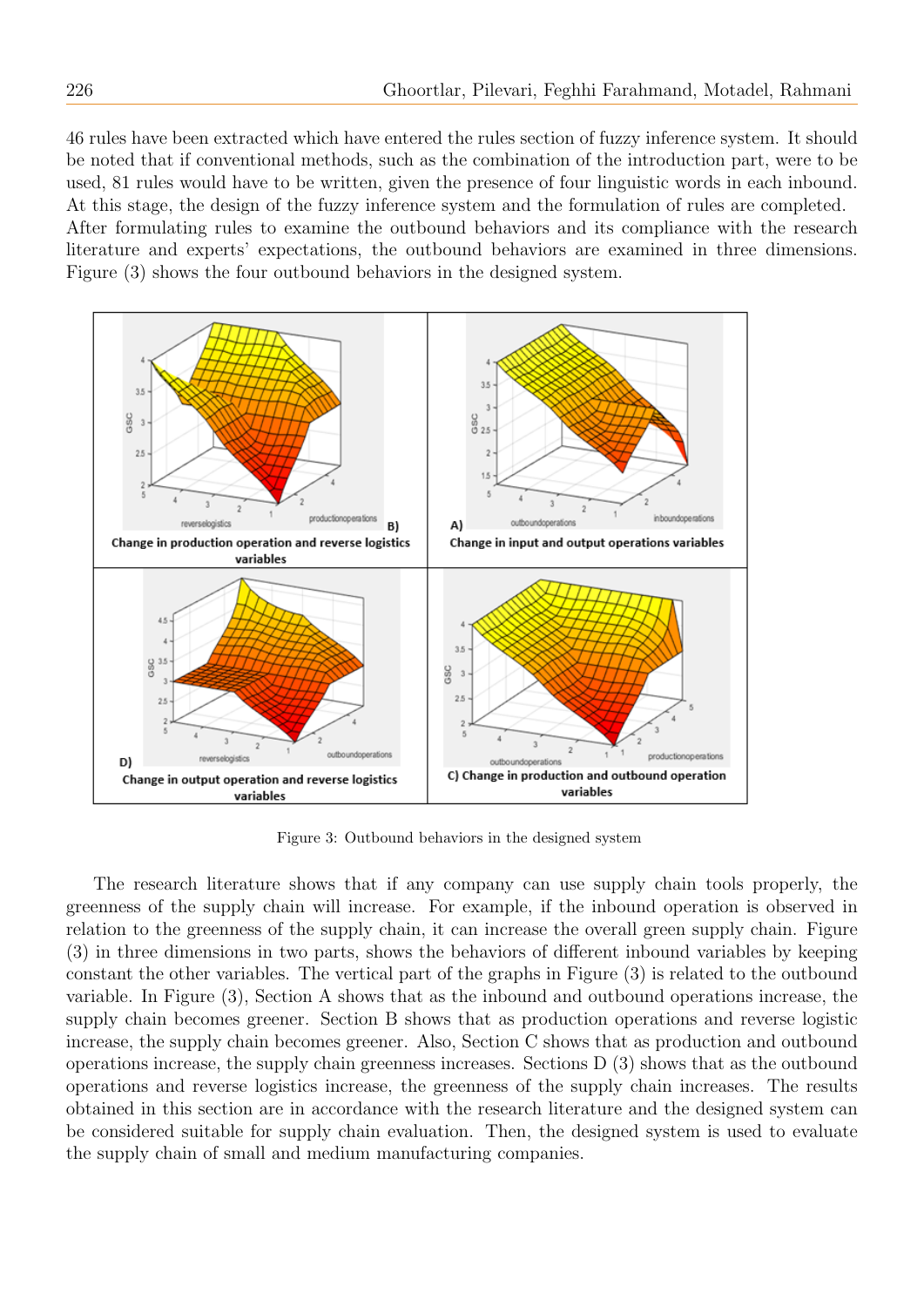# 5. Evaluation of green supply chain of small and medium manufacturing companies

The fuzzy inference system takes definite inbounds and fuzzificates them, then converts them to a definite number based on defuzzification. Therefore, in this section, first, the scores average of the questionnaire for each inbound variable is calculated and the scores average is entered into the system. Finally, the outbound of the system indicates the supply chain greenness of companies. To evaluate, first, the greenness of the supply chain of all small and medium manufacturing companies was calculated, and then for three sample companies, this was done based on the scores given. The results of the supply chain greenness assessment are shown in Figure (4) and Table (7) for all small and medium manufacturing companies.

Table 7: The greenness of the supply chain of small and medium manufacturing companies based on the inference system

| Outbound | Outbound                          | Inbound value  | Inbound                    |  |
|----------|-----------------------------------|----------------|----------------------------|--|
| value    |                                   |                |                            |  |
| 3/17     | The greenness of the supply chain | 3/87           | Inbound Operations         |  |
|          |                                   | 2/56           | Production Operations      |  |
|          |                                   | $\frac{3}{10}$ | <b>Outbound Operations</b> |  |
|          |                                   | 2/12           | Reverse logistics          |  |

Figure (4) shows the obtained outbound.



Figure 4: The outbound of Fuzzy inference system in MATLAB software

Converting the obtained value into linguistic words based on triangular membership functions, shows that the greenness of the supply chain of small and medium manufacturing companies with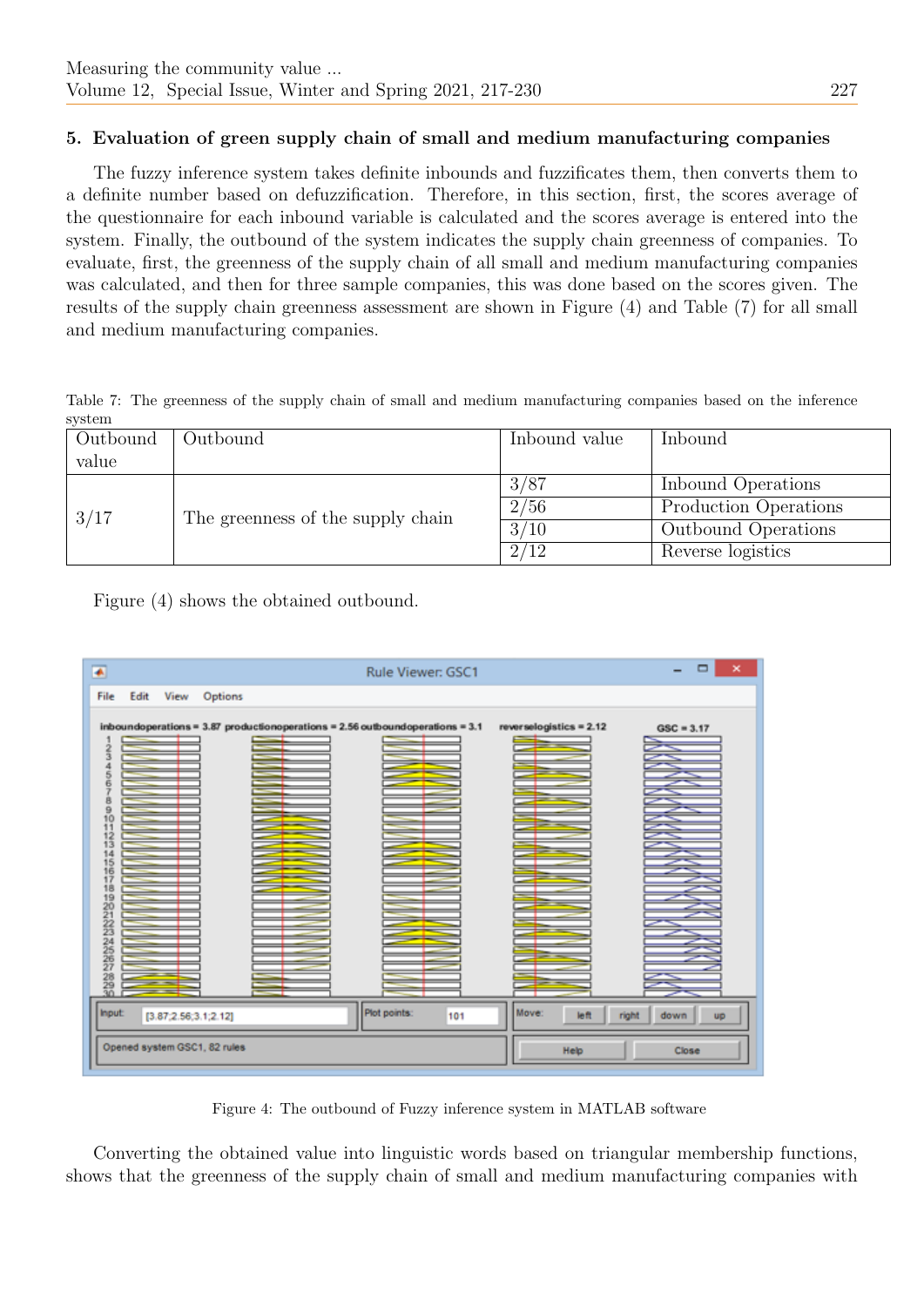a membership degree of 0.83 is in the average level and with a membership degree of 0.17 is in the high level. In order to show the efficiency of the designed system, this system is used to evaluate the supply chain of three companies as a sample. Table (8) shows the greenness of the supply chain of these three companies.

| Outbound Value | Inbound Value | Inbound              | company        |  |
|----------------|---------------|----------------------|----------------|--|
|                | 3/14          | Inbound Operations   |                |  |
|                | 2/83          | Production<br>Opera- |                |  |
| 2/90           |               | tions                | 1              |  |
|                | 2/71          | outbound operation   |                |  |
|                | 2/33          | Reverse logistics    |                |  |
|                | 4/16          | Inbound Operations   |                |  |
|                | 3/67          | Production<br>Opera- | $\overline{2}$ |  |
| 3/60           |               | tions                |                |  |
|                | 4/00          | outbound operation   |                |  |
|                | 3/86          | Reverse logistics    |                |  |
|                | 3/71          | Inbound Operations   |                |  |
|                | 1/83          | Production<br>Opera- | 3              |  |
| 3/21           |               | tions                |                |  |
|                | 4/43          | outbound operation   |                |  |
|                | 2/17          | Reverse logistics    |                |  |

Table 8: The greenness of the three sample companies based on the designed system

# 6. Conclusion and discussion

The establishment of green supply chain methods in today's business environment is very widespread among various industries. This popularity requires the development and adoption of appropriate tools to evaluate the performance of green supply chain activities. In this regard, two questions have been highlighted among supply chain researchers. (1)Extraction a list of criteria for evaluating the performance of the green supply chain and (2) developing a decision-making framework that is used for this purpose. For this reason, this research study aims to answer these two questions. To do this, first an extensive review of the literature in line with supply chain management was conducted. Given that one of the most important organizational and inter-organizational divisions is the supply chain of companies, which includes purchasing or preparation, design and distribution activities to customers. The supply chain of companies, especially small and medium companies, is exposed to different customers, suppliers and stakeholders due to the extra-organizational activities of the supply chain. Considering this issue, the first place managers of companies try to bring their activities identical to environmental issues is the supply chain. Although this part is not directly available to the company, companies can try to green the supply chain by adopting various tools and methods. Small and medium companies are more concerned with environmental issues than other companies. These companies are required to have a green and environmental friendly supply chain according to the environmental laws governing on their small and medium destinations. On the other hand, a review of the research literature shows that the first step in greening the supply chain of companies is to be aware of the supply chain situation in relation to green activities. Accordingly, efforts to provide models and methods for evaluating the green supply chain have increased in recent years. The studies of this paper showed that most researchers such as [\[41, 41,](#page-13-21) [43,](#page-13-22) [44\]](#page-13-23) use fuzzy methods due to the ambiguity in the linguistic words to evaluate the greenness of the supply chain of companies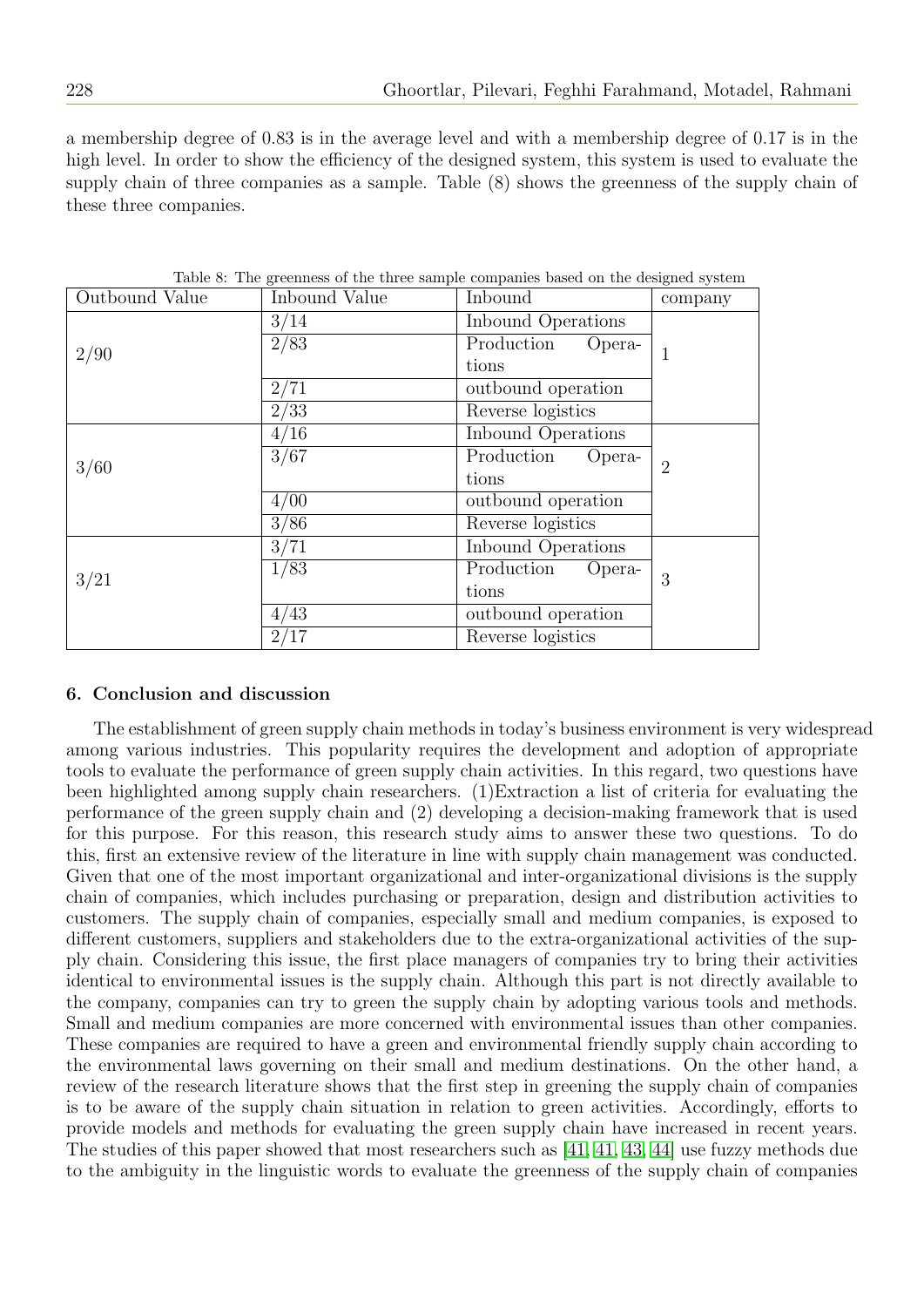in order to have a correct evaluation of the greenness of supply chain in terms of linguistic words usage.

However, it seems that in all these researches, evaluation requires the existence of similar units so that the evaluator can choose the best green supply chain by comparing these units with each other. While companies need to be able to assess the greenness of their supply chain and plan well to improve performance. In other words, companies should be able to use a method to assess the greenness of their supply chain that this method can help them as a decision support system. In the meantime, one of the appropriate methods for evaluating the green supply chain of companies will be the fuzzy inference system, which can act as a decision support system and companies can at any time and if necessary assess their supply chain compatibility with environmental issues and make appropriate decisions to improve the chain. Accordingly, in this paper, a fuzzy inference system was designed to evaluate the green supply chain of small and medium manufacturing companies. The results showed that the designed system is able to provide an assessment of the greenness of companies at any time and the need for similar units so that managers can be aware of the green status of the supply chain, to eliminate weaknesses and take action to strengthen points.

## References

- <span id="page-12-0"></span>[1] A. Awasthi G. Kannan, Green supplier development program selection using NGT and VIKOR under fuzzy environment, Comput. Indust. Engin. 91 (2016) 100–108.
- <span id="page-12-1"></span>[2] S. G. Azevedo, H. Carvalho and V. C. Machado, The influence of green practices on supply chain performance: A case study approach, Trans. Res. Part E: Log. Trans. Rev. 47(6) (2011) 850–871.
- <span id="page-12-2"></span>[3] F. Bowen, P. Cousins, R. Lamming A. Faruk, Horses for courses: explaining the gap between the theory and practice of green supply. In Greening the supply chain (pp. 151-172). Springer, London, 2006.
- <span id="page-12-3"></span>[4] M. Brandenburg, K. Govindan, J. Sarkis and S. Seuring, *Quantitative models for sustainable supply chain man*agement: Developments and directions, European J. Oper. Res. 233(2) (2014) 299–312.
- <span id="page-12-4"></span>[5] P. G. Charkha and S. B. Jaju, Supply chain performance measurement system: an overview, Int. J. Business Perf. Supply Chain Model. 6(1) (2014) 40–60.
- <span id="page-12-5"></span>[6] S. Chopra and P. Meindl, Demand Forecasting in a Supply Chain, chapter 7. Supply Chain Management: Strategy, Planning, and Operations, Pearson, Prentice hall, Upper Saddle River, New Jersey, 2001.
- <span id="page-12-6"></span>[7] M. C. Cooper, D. M. Lambert and J. D. Pagh, Supply chain management: more than a new name for logistics, Int. J. Logistics Manag. 8(1) (1997) 1–14.
- <span id="page-12-7"></span>[8] L. Dam and B. N. Petkova, The impact of environmental supply chain sustainability programs on shareholder wealth, Int. J. Oper. Prod. Manag. 34(5) (2014) 586–609.
- <span id="page-12-8"></span>[9] K. Das and N. R. Posinasetti, Addressing environmental concerns in closed loop supply chain design and planning, Int. J. Prod. Econ. 163 (2015) 34–47.
- <span id="page-12-9"></span>[10] S. Gilbert, Greening supply chain: Enhancing competitiveness through green productivity, Tapei, Taiwan, 16  $(2001)$  1–6.
- <span id="page-12-10"></span>[11] K. Green, B. Morton S. New, Purchasing and environmental management: interactions, policies and opportunities, Business Strat. Envir. 5(3) (1996) 188–197.
- <span id="page-12-11"></span>[12] K. Hansmann and C. Kroger, Environmental Management Policies. Green Manufacturing and Operations: From Design to Delivery and Back, Greenleaf Publishing, Sheffield, UK, 2001.
- <span id="page-12-12"></span>[13] A. H. Hu and C. W. Hsu, Empirical study in the critical factors of green supply chain management (GSCM) practice in the Taiwanese electrical and electronics industries, In 2006 IEEE Int. Conf. Manag. Innov. Tech. 2 (2006) 853–857.
- <span id="page-12-13"></span>[14] M. S. Islam, M. L. Tseng, N. Karia C. H. Lee, Assessing green supply chain practices in Bangladesh using fuzzy importance and performance approach, Resources, Conser. Recyc. 131 (2018) 134–145.
- <span id="page-12-14"></span>[15] S. Kusi-Sarpong, J. Sarkis and Wang, Assessing green supply chain practices in the Ghanaian mining industry: A framework and evaluation, Int. J. Prod. Econ. 181 (2016) 325–341.
- <span id="page-12-15"></span>[16] R. Lamming and J. Hampson, The environment as a supply chain management issue, British J. Manag. 7 (1996) S45-S62.
- <span id="page-12-16"></span>[17] S. Li, T. Ngniatedema, and F. Chen, Understanding the impact of green initiatives and green performance on financial performance in the US, Business Strat.Envir. 26(6) (2017) 776–790.
- <span id="page-12-17"></span>[18] X. Li Q. Wang, Coordination mechanisms of supply chain systems, European J. Oper. Res. 179(1) (2007) 1–16.